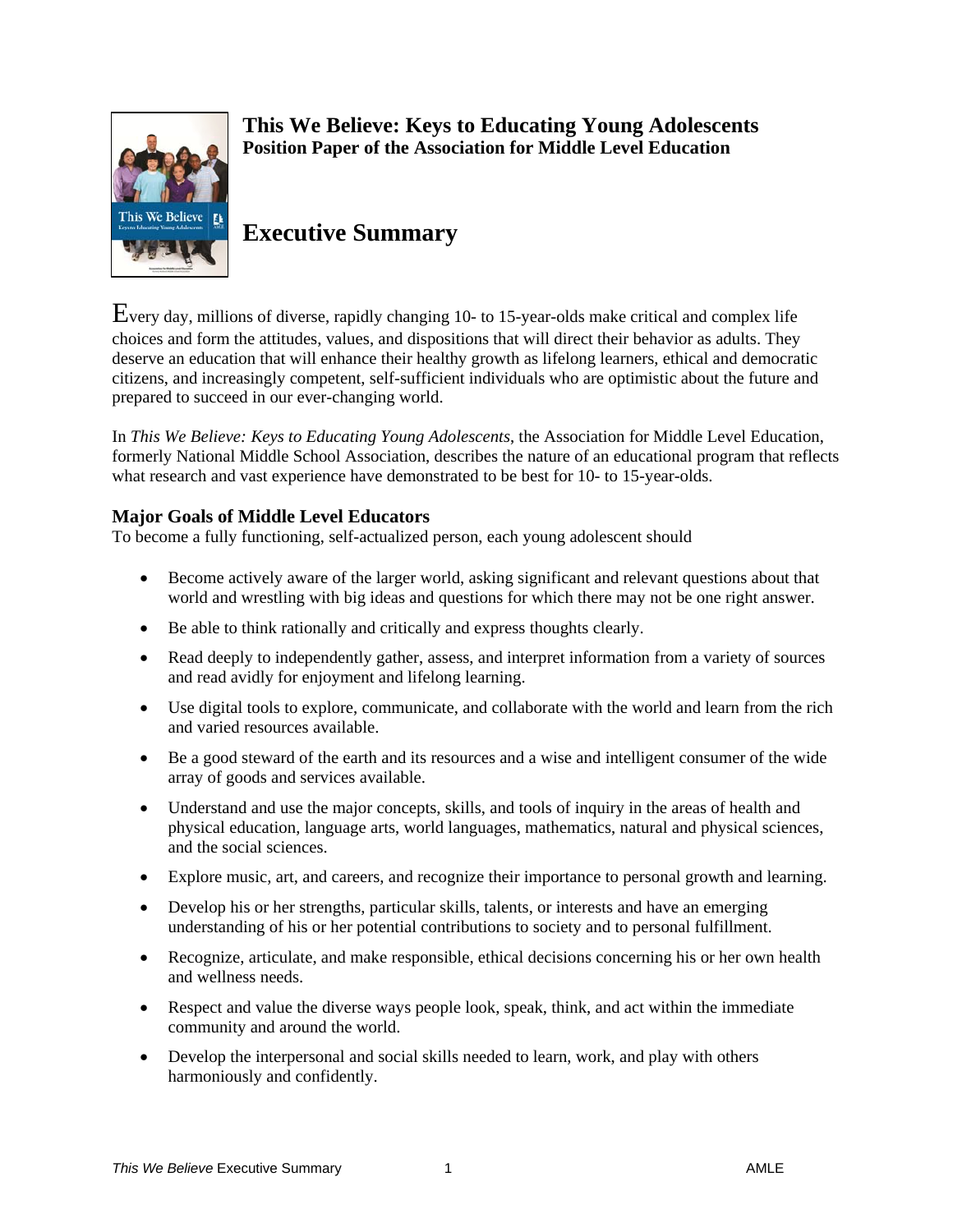- Assume responsibility for his or her own actions and be cognizant of and ready to accept obligations for the welfare of others.
- Understand local, national, and global civic responsibilities and demonstrate active citizenship through participation in endeavors that serve and benefit those larger communities.

#### **Essential Attributes**

To guide and support students in their quest to achieve these goals, the Association for Middle Level Education affirms that educational programs for young adolescents must be

- **Developmentally responsive:** using the distinctive nature of young adolescents as the foundation upon which all decisions about school organization, policies, curriculum, instruction, and assessment are made.
- **Challenging:** ensuring that every student learns and every member of the learning community is held to high expectations.
- **Empowering:** providing all students with the knowledge and skills they need to take responsibility for their lives, to address life's challenges, to function successfully at all levels of society, and to be creators of knowledge.
- **Equitable:** advocating for and ensuring every student's right to learn and providing appropriately challenging and relevant learning opportunities for every student.

These four essential attributes of successful middle level education can be realized and achieved best through programs and practices that are in line with the following 16 characteristics. These characteristics or qualities, while identified independently, are interdependent and need to be implemented in concert.

# **Characteristics**

To comprehend their breadth and focus, the characteristics are grouped in three general categories:

#### **Curriculum, Instruction, and Assessment Characteristics**

- Educators value young adolescents and are prepared to teach them.
- Students and teachers are engaged in active, purposeful learning.
- Curriculum is challenging, exploratory, integrative, and relevant.
- Educators use multiple learning and teaching approaches.
- Varied and ongoing assessments advance learning as well as measure it.

#### **Leadership and Organization Characteristics**

- A shared vision developed by all stakeholders guides every decision.
- Leaders are committed to and knowledgeable about this age group, educational research, and best practices.
- Leaders demonstrate courage and collaboration.
- Ongoing professional development reflects best educational practices.
- Organizational structures foster purposeful learning and meaningful relationships.

#### **Culture and Community Characteristics**

- The school environment is inviting, safe, inclusive, and supportive of all.
- Every student's academic and personal development is guided by an adult advocate.
- Comprehensive guidance and support services meet the needs of young adolescents.
- Health and wellness are supported in curricula, school-wide programs, and related policies.